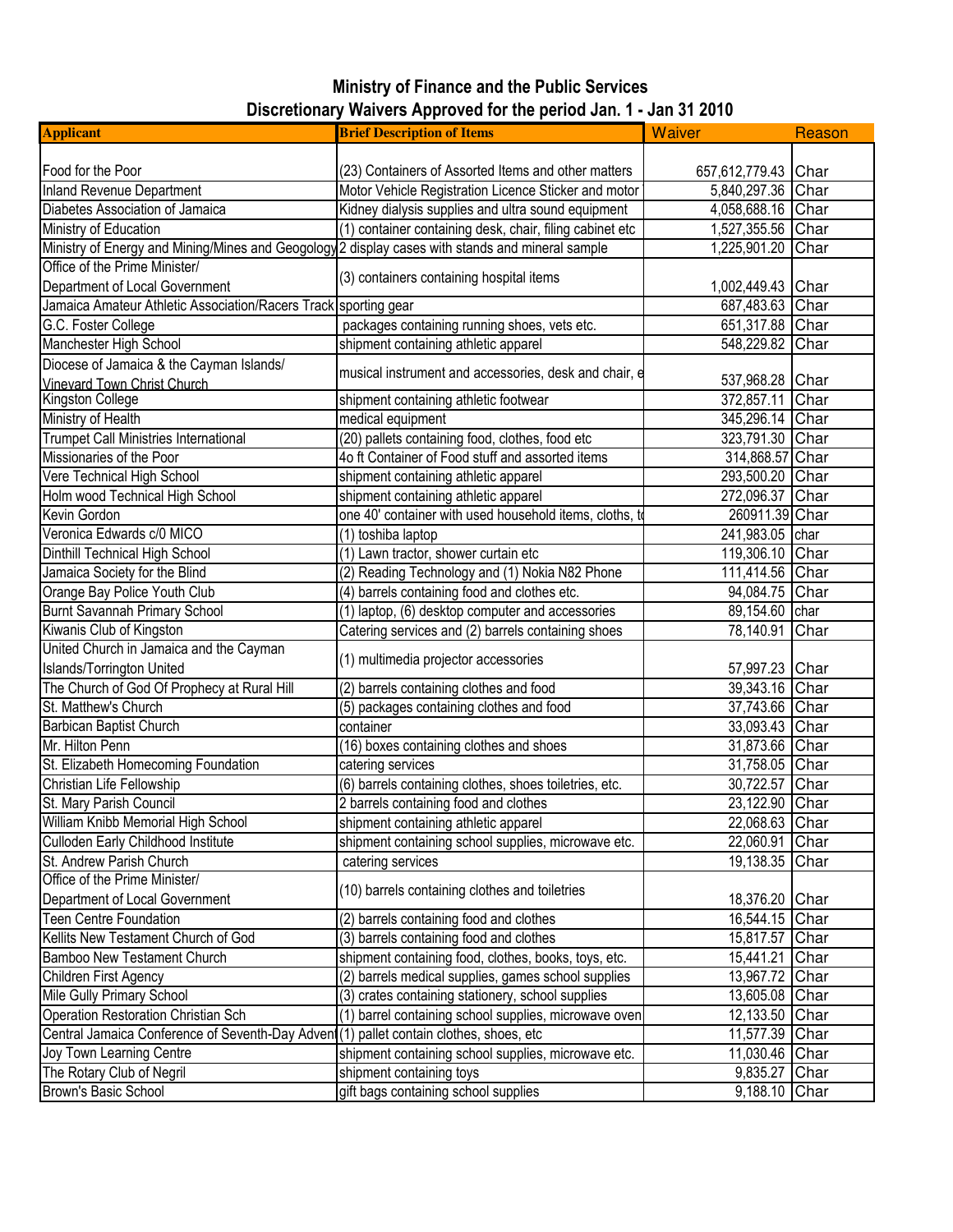| St. Jago High School                                                       | (2) hard drive                                                                                          | 8,268.99 Char     |      |
|----------------------------------------------------------------------------|---------------------------------------------------------------------------------------------------------|-------------------|------|
| Cornerstone Ministries Christian                                           | compound miter saw and blade                                                                            | 5,330.98 Char     |      |
| Lawrence Tavern Police Youth Club                                          | (1) box containing school supplies                                                                      | 4,779.42 Char     |      |
| Ashley All Age & Infant School                                             | (3) barrels containing books, learning materials and clo                                                | 4,779.42 Char     |      |
| Trench Town Seventh Day Adventist Church                                   | (3) cartons containing clothes and toys                                                                 | 4,705.89 Char     |      |
| Riverside Baptist Church                                                   | clothes, shoe, books, school supplies & sound                                                           | 3,891.01 Char     |      |
| <b>Christian Missions</b>                                                  | microphones and equipment                                                                               | 2,631.67          | Char |
| The Salvation Army                                                         | (72) Word and worship manuals                                                                           |                   | Char |
|                                                                            | South East St. Ann Civic Committee (Benevolent Solschool supplies, musical equipment sporting gears and |                   | Char |
| National Meats and Food Distributors                                       | 500,000 kg beef trimmings                                                                               | 75,026,375.08     | Agr  |
| <b>Content Agricultural Products</b>                                       | 400,000 kg boneless beef trimmings                                                                      | 59,895,248.71     | Agr  |
| <b>Tastee Limited</b>                                                      | 300,000 lbs beef trimmings                                                                              | 20,418,834.79 Agr |      |
| Akon Barrett/Caribbean Broilers Group                                      | 2 poultry houses                                                                                        | 11,606,348.21 Agr |      |
| Jamaica Broilers Group/Best Dressed Chicken Divis three (3) poultry houses |                                                                                                         | 7,400,372.70 Agr  |      |
| <b>Howard Sturridge</b>                                                    | one (1) Massey Ferguson Tractor and one (1) Tatu Bu                                                     | 4,066,715.39 Agr  |      |
| Newport Mills Limited                                                      | International Tractor Head                                                                              | 1,503,025.53 Agr  |      |
| <b>Links Distributors</b>                                                  | 50,000 lbs red kidney beans                                                                             | 728,209.72 Agr    |      |
| Gwendolyn Graham                                                           | 45,025 lbs red kidney beans                                                                             | 655,752.85 Agr    |      |
| Chas E Ramson Ltd.                                                         | 44,769 lbs (445 PCS) of Red Kidney Beans                                                                | 162,937.04 Agr    |      |
| Pearline Williams                                                          | 35,000 lbs of Red Kidney Beans                                                                          | 132,803.66 Agr    |      |
| Reginald Peddy                                                             | honey processing machine                                                                                | 106,599.20 Agr    |      |
| <b>Calvin Reid</b>                                                         | 15,000 lbs of Red Kidney Beans                                                                          | 90,063.48 Agr     |      |
| Grace Kennedy Foods & Services Limited                                     | processing of escallion and pepper mash                                                                 | 87,795.23 Agr     |      |
| <b>Wayne Williams</b>                                                      | greenhouse equipment and material                                                                       | 75,014.52 Agr     |      |
| <b>Errol Rose</b>                                                          | 40' high cube container with working refrigerator unit                                                  | 73,538.42 Agr     |      |
| <b>Gary Coultron</b>                                                       | irrigation equipment and liners                                                                         | 66,667.36 Agr     |      |
| International Season & Spices                                              | 4,800 lbs Of Red Kidney Beans                                                                           | 19,343.73 Agr     |      |
| Lawrence Patterson                                                         | chain saw with attachment                                                                               | 11,733.75 Agr     |      |
| <b>Clifton Graham</b>                                                      | 2,500 lbs (I PC Slac) of Red Kidney Beans                                                               | 10,192.14 Agr     |      |
| <b>Henry Givans</b>                                                        | greenhouse equipment and material                                                                       | 2,075.85 Agr      |      |
| <b>Bouygues Travaux Publics</b>                                            | 295 tyres and lubricants                                                                                | 7,316,969.10 Govt |      |
| Jamaica Protected Area Trust                                               | Delivery and accounting Services                                                                        | 11,108.63 Govt    |      |
| Caribbean Neuroscience Symposium/Vision Sense (Promotional items           |                                                                                                         | 1,536,967.32 JTB  |      |
| Jamaica Tourist Board/Hansib Publications Limited                          | Promotional items                                                                                       | 714,132.60 JTB    |      |
| Fibertech/Maui Jim Sunglasses                                              | Promotional items                                                                                       | 467,708.03 JTB    |      |
| Covidien/Tyco Healthcare/US Surgical                                       | Promotional items                                                                                       | 304,228.44 JTB    |      |
| Sun Splash Tours                                                           | Promotional items                                                                                       | 179,249.90 JTB    |      |
| <b>TD Canada Trust</b>                                                     | Promotional items                                                                                       | 168,862.60 JTB    |      |
| <b>Tennessee Road Builders</b>                                             | Promotional items                                                                                       | 121,834.78 JTB    |      |
| Unique Vacations Inc. (MLT Vacations)                                      | Promotional items                                                                                       | 46,954.28 JTB     |      |
| The News Group                                                             | Promotional items                                                                                       | 36,782.08 JTB     |      |
| Live                                                                       | Promotional items                                                                                       | 24,525.06 JTB     |      |
| Behlen Mfg. Co.                                                            | Promotional items                                                                                       | 21,019.49 JTB     |      |
| Wisynco Group                                                              | Compressor & Cooling System                                                                             | 5,677,046.46 mod  |      |
| Seprod Ltd                                                                 | Heavy-Duty Crane                                                                                        | 5,105,386.92 mod  |      |
| Johns Hall Aggregates                                                      | Excavator                                                                                               | 3,765,367.20 mod  |      |
| Honey Bun Ltd                                                              | Injection Unit                                                                                          | 1,682,253.10 mod  |      |
| Pioneer Meat Products Ltd                                                  | Rollstock Machine                                                                                       | 1,662,618.62 mod  |      |
| Juici Beef Patties                                                         | Equipment                                                                                               | 1,283,463.06 mod  |      |
| Shagore Aggregates Ltd                                                     | Replacement can Equipment                                                                               | 550,421.16   mod  |      |
| <b>Accu Windows Ltd</b>                                                    | Sliding Window & Doors                                                                                  | 537,657.91 mod    |      |
| Dougall Flooring Ltd                                                       | <b>Milling Machine</b>                                                                                  | 489,497.74 mod    |      |
| <b>Mapco Business Printers</b>                                             | <b>Printing Equipment</b>                                                                               | 483,650.88 mod    |      |
| <b>Imperial Optical</b>                                                    | Verifier Turbo                                                                                          | 442,430.65 mod    |      |
| Lydford Mining Co                                                          | Equipment                                                                                               | 317,110.46 mod    |      |